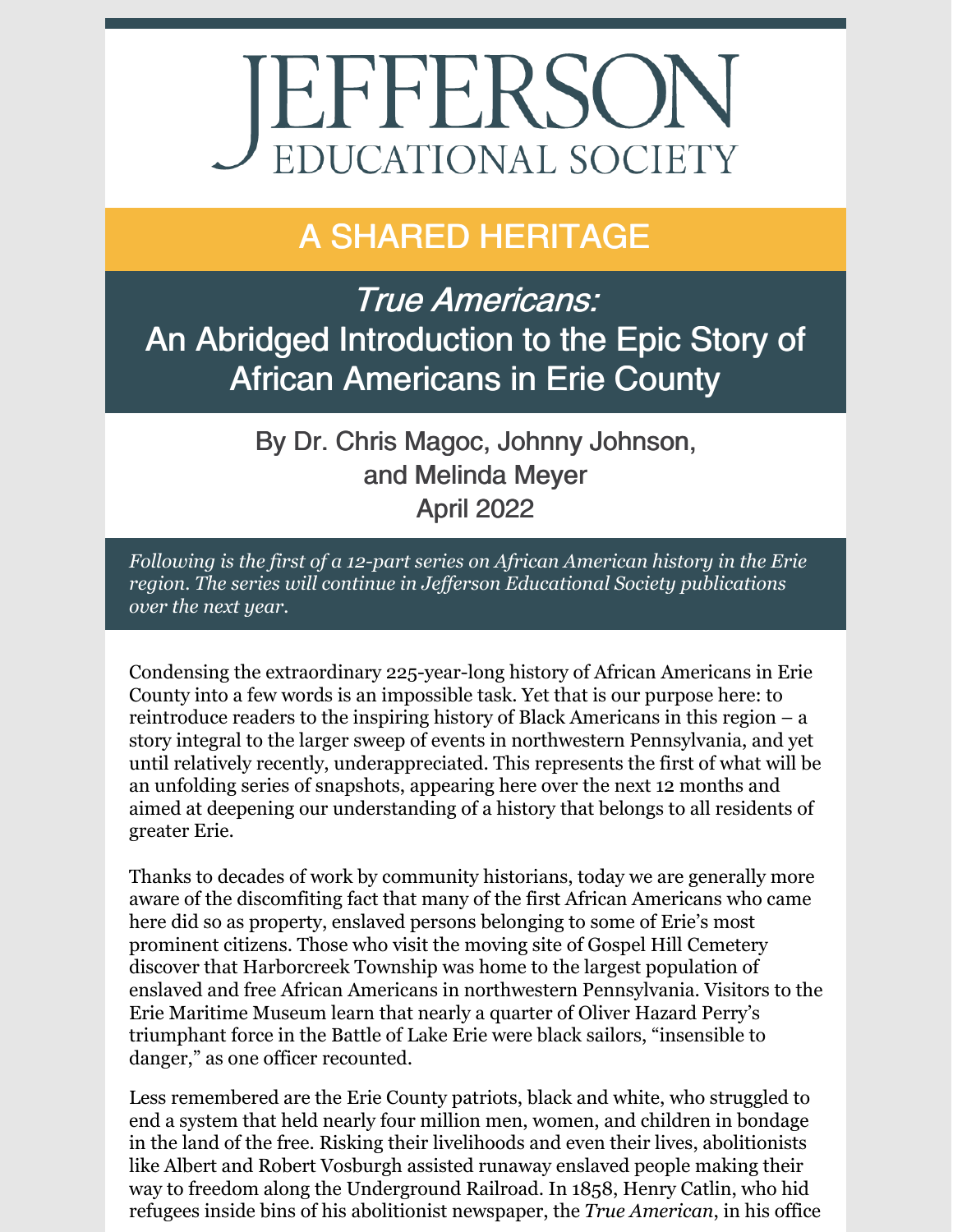at East Fifth and French streets, brought the great abolitionist Frederick Douglass to Erie to deliver a lecture called "Unity of the Human Race." After the Civil War, Hamilton Waters, a partially blind former enslaved person who had been active in the Underground Railroad, served as the city's lamplighter. While walking the streets, he sang the plantation spirituals of his youth, in the process inspiring grandson Harry Thacker Burleigh, who would become one of the world's great composers.

In this fiercely divided hour in America, we need unifying stories like that of Erie iron entrepreneur William Himrod, who established the community of "New Jerusalem" north of West Sixth Street and west of Sassafras Street for free Black people and destitute white people. One of its residents, Emma Gertrude Lawrence, took in laundry to support her family, and by 1906 had become Erie's first female black business owner. Lawrence launched a multi-generation family legacy that enriched the economic, social, and cultural life of the city. Her son Earl Lawrence was a gifted musician and music educator, and newspaper publisher. Granddaughter Ada Louise Lawrence, Erie's first full-time black schoolteacher, had a passion for inspiring young minds and for African American history that was ultimately manifested in community history projects like *Journey from Jerusalem* (1995) and *A Shared Heritage.*

The next phase of *A Shared Heritage* will further develop and publicly commemorate these and many more key figures and events. If, as former President Herbert Hoover once said, "the purpose of history is a better world," these tales of courage and heroism, of pioneering innovation and entrepreneurship, of those who struggled for freedom and to strengthen our democracy, are stories we need – now more than ever.

#### **About the Authors:**

A Shared Heritage is co-led by Johnny Johnson (Burleigh Legacy Alliance), Dr. Chris Magoc (Mercyhurst University), and Melinda Meyer (Erie Yesterday).

**Johnny Johnson**, M.Ed., is a native of Covington, Georgia and has been a resident of Erie for 50 years. Mr. Johnson taught health and physical education at various middle and high schools in Erie's Public Schools for more than 30 years before retiring. He is one of the founding members of the Harry T. Burleigh Society. The current president of the Burleigh Legacy Alliance has participated in numerous historical programs and is the author of "Erie African Americans in the 1880s."

Dr.**Chris Magoc** is a professor of History at Mercyhurst University whose most recent book is "A Progressive History of American Democracy Since 1945: American Dreams, Hard Realities" (Routledge Press, January 2022). He is a 2012 recipient of the Mercyhurst Teaching Excellence Award.

**Melinda Meyer** is an experienced public historian, educator, project consultant, grant writer, and nonprofit administrator. As a public historian, she pursues avenues to share local history with all audiences. Ms. Meyer has also taught museum studies and historic preservation undergraduate courses at Mercyhurst University.

#### **About A Shared Heritage:**

Launched in 2020, A Shared Heritage is a local community history project long in the making that shines a light on the rich heritage of African Americans in Erie